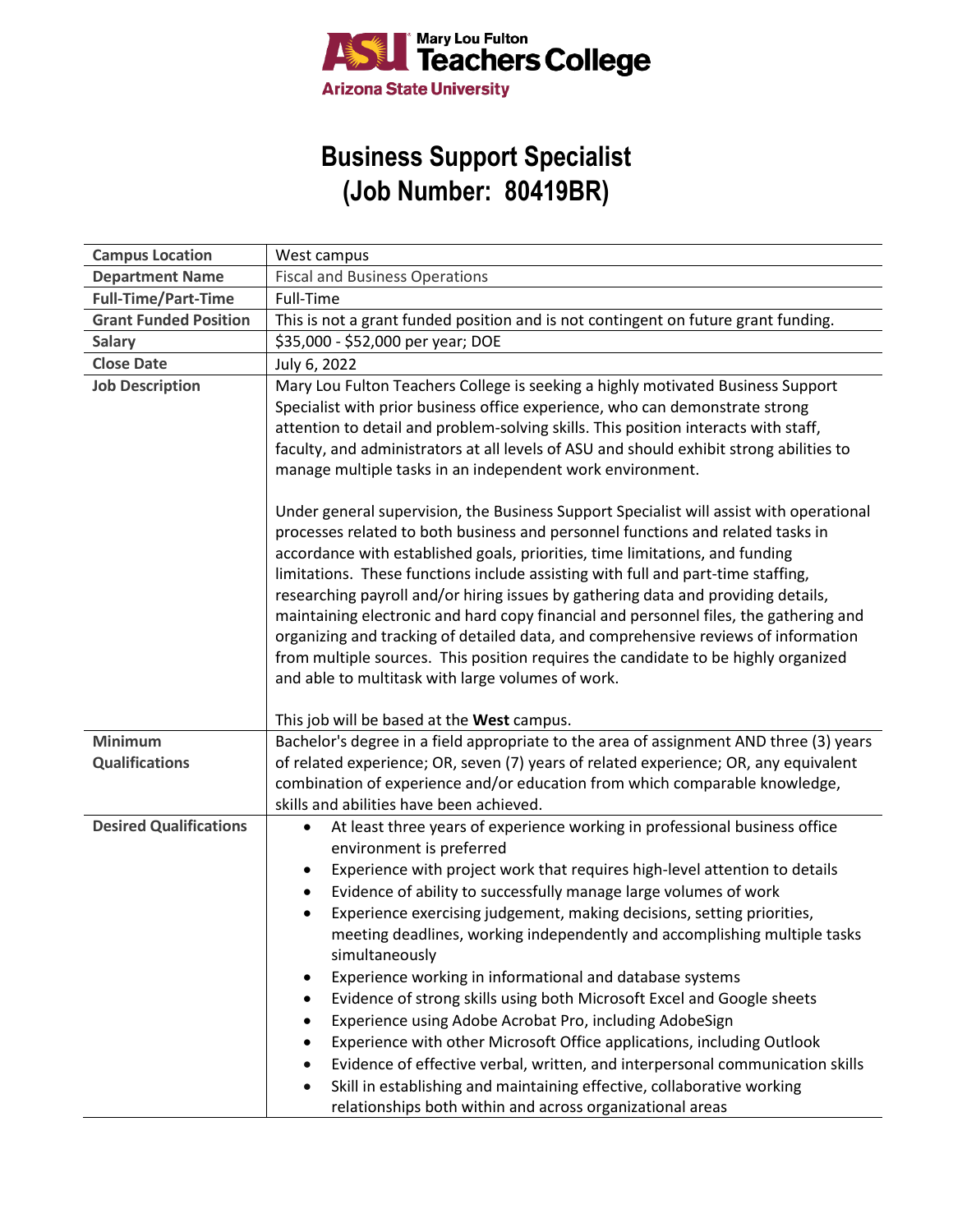

**Arizona State University** 

| <b>Essential Duties</b>    | Performs highly detailed, complex reviews of data, reports and documents<br>$\bullet$                                                               |
|----------------------------|-----------------------------------------------------------------------------------------------------------------------------------------------------|
|                            | used to track and manage various projects.                                                                                                          |
|                            | Organizes and/or prepares various departmental reports by collecting<br>$\bullet$                                                                   |
|                            | analyzing, summarizing and interpreting data and information.                                                                                       |
|                            | Supports the development and improvement of internal processes for various<br>$\bullet$                                                             |
|                            | projects within the Business Office; develop and maintain spreadsheets,                                                                             |
|                            | databases, and prepare routine and specialized reports; independently                                                                               |
|                            | research and prioritize issues; determine and recommend appropriate course                                                                          |
|                            | of action.                                                                                                                                          |
|                            | Assists with the processing of staff/student hiring in Kenexa BrassRing,<br>$\bullet$                                                               |
|                            | including data entry, review of applicant materials, and retention<br>management of search materials to ensure compliance.                          |
|                            | Assists with document collection and processing related to staff/student<br>$\bullet$                                                               |
|                            | terminations.                                                                                                                                       |
|                            | Assists with projects related to part-time Academic Personnel hiring, which<br>$\bullet$                                                            |
|                            | may include creating hiring lists from multiple sources, collecting/processing                                                                      |
|                            | documentation for new hires, updating/preparing offer letters, and tracking                                                                         |
|                            | changes and it quickly changing environment.                                                                                                        |
|                            | Processes transactions in PeopleSoft which may include, creating/modifying<br>$\bullet$                                                             |
|                            | positions, new hire personnel transaction requests, payroll adjustments,                                                                            |
|                            | accounting adjustments, renewals, and terminations.                                                                                                 |
|                            | Maintains retention of appropriate paper and electronic personnel and<br>$\bullet$<br>financial records based on ASU, state and federal guidelines. |
|                            | Plans and prioritizes workload to meet set deadlines<br>٠                                                                                           |
|                            | Assists with tracking various required documentation and trainings related to                                                                       |
|                            | ٠<br>new hires to ensure compliance                                                                                                                 |
|                            | Assists with responding to internal and external audits by collecting<br>$\bullet$                                                                  |
|                            | supporting files, documents and other associated media requested by                                                                                 |
|                            | external and/or internal audit staff                                                                                                                |
|                            | Remains current regarding all newly created, changed and/or updated<br>$\bullet$                                                                    |
|                            | policies, practices, methods, standards, regulations and requirements                                                                               |
|                            | effecting the business and operational activities to ensure ongoing                                                                                 |
|                            | compliance                                                                                                                                          |
|                            | Assists with other projects, reports and duties as assigned.<br>٠                                                                                   |
| <b>Working Environment</b> | Activities are primarily performed in a regular, climate-controlled office<br>$\bullet$                                                             |
|                            | setting subject to extended periods of sitting, standing.                                                                                           |
|                            | Visual acuity and manual dexterity associated with daily use of desktop<br>$\bullet$                                                                |
|                            | computer; bending, stooping, reaching and lifting up to 20 pounds.                                                                                  |
|                            | Ability to clearly communicate verbally in English, read, write, see and hear to<br>$\bullet$<br>perform essential duties.                          |
|                            | Regular review of completed tasks.                                                                                                                  |
|                            |                                                                                                                                                     |
|                            | ASU is a diverse enterprise with a wide variety of work and learning modes, locations                                                               |
|                            | and a commitment to sustainability, innovation and employee work-life balance. We                                                                   |
|                            | are determined to maintain our position as an employer of choice in a competitive                                                                   |
|                            | labor market.                                                                                                                                       |
|                            | <b>Flexible work options</b>                                                                                                                        |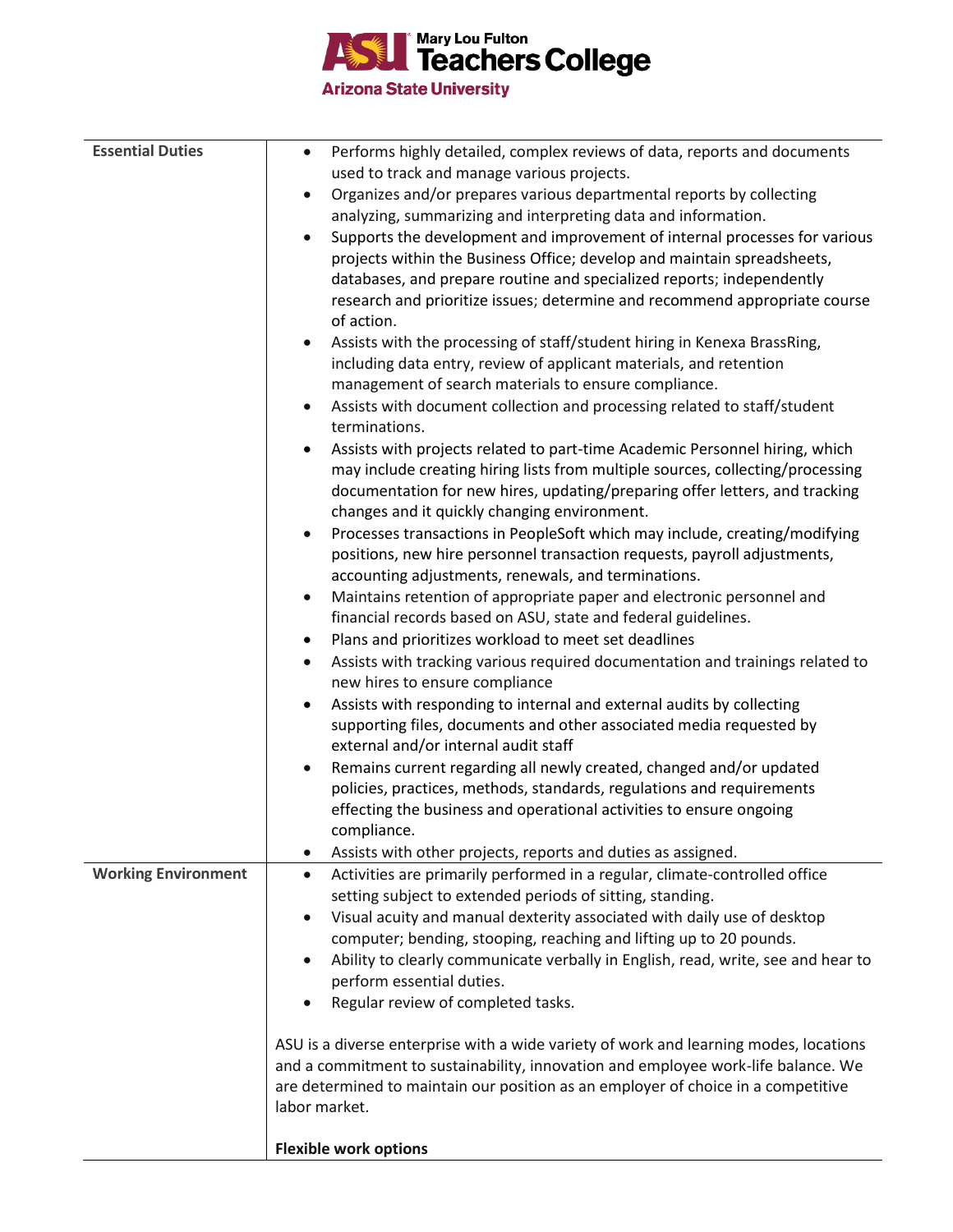

|                             | Alternative work schedules can include four, 10-hour workdays in a                                                                                                                                                                                                                                                                                                                                                                                                                                                                                                                                                                          |
|-----------------------------|---------------------------------------------------------------------------------------------------------------------------------------------------------------------------------------------------------------------------------------------------------------------------------------------------------------------------------------------------------------------------------------------------------------------------------------------------------------------------------------------------------------------------------------------------------------------------------------------------------------------------------------------|
|                             | workweek; a nine-day, 80-hour schedule over two workweeks for exempt                                                                                                                                                                                                                                                                                                                                                                                                                                                                                                                                                                        |
|                             | employees only; and staggered start and stop times.                                                                                                                                                                                                                                                                                                                                                                                                                                                                                                                                                                                         |
|                             | Hybrid work is an arrangement where employees spend a minimum of 60%                                                                                                                                                                                                                                                                                                                                                                                                                                                                                                                                                                        |
|                             | of their regular workweek at their primary ASU work location. Dean or vice                                                                                                                                                                                                                                                                                                                                                                                                                                                                                                                                                                  |
|                             | president-level approval is required.<br>ASU's Mary Lou Fulton Teachers College creates knowledge, mobilizes people, and                                                                                                                                                                                                                                                                                                                                                                                                                                                                                                                    |
| <b>Department Statement</b> | takes action to improve education. Nationally recognized as a leader in teacher<br>preparation, leadership development and scholarly research, Mary Lou Fulton<br>Teachers College prepares over 7,600 educators annually. MLFTC faculty create<br>knowledge by drawing from a wide range of academic disciplines to gain insight into<br>important questions about the process of learning, the practice of teaching and the<br>effects of education policy. MLFTC mobilizes people through bachelor's, master's                                                                                                                           |
|                             | and doctoral degree programs, through non-degree professional development                                                                                                                                                                                                                                                                                                                                                                                                                                                                                                                                                                   |
|                             | programs and through socially embedded, multilateral community engagement.                                                                                                                                                                                                                                                                                                                                                                                                                                                                                                                                                                  |
|                             | MLFTC takes action by bringing people and ideas together to increase the capabilities                                                                                                                                                                                                                                                                                                                                                                                                                                                                                                                                                       |
|                             | of individual educators and the performance of education systems.                                                                                                                                                                                                                                                                                                                                                                                                                                                                                                                                                                           |
|                             | Aligned with ASU's commitment to justice, equity, diversity and inclusion, MLFTC is<br>committed to advancing systemic equity in our curricula, programming and<br>institutional relationships. The college's core value of Principled Innovation connects                                                                                                                                                                                                                                                                                                                                                                                  |
|                             | individual decision making to the pursuit of systemic equity.                                                                                                                                                                                                                                                                                                                                                                                                                                                                                                                                                                               |
| <b>ASU Statement</b>        | Arizona State University is a new model for American higher education, an<br>unprecedented combination of academic excellence, entrepreneurial energy and                                                                                                                                                                                                                                                                                                                                                                                                                                                                                   |
|                             | broad access. This New American University is a single, unified institution<br>comprising four differentiated campuses positively impacting the economic, social,<br>cultural and environmental health of the communities it serves. Its research is<br>inspired by real world application blurring the boundaries that traditionally<br>separate academic disciplines. ASU serves more than 80,000 students in<br>metropolitan Phoenix, Arizona, the nation's fifth largest city. ASU champions<br>intellectual and cultural diversity, and welcomes students from all fifty states and<br>more than one hundred nations across the globe. |
|                             | ASU is a tobacco-free university. For details visit www.asu.edu/tobaccofree                                                                                                                                                                                                                                                                                                                                                                                                                                                                                                                                                                 |
|                             | AmeriCorps, Peace Corps, and other national service alumni are encouraged to<br>apply.                                                                                                                                                                                                                                                                                                                                                                                                                                                                                                                                                      |
|                             | Arizona State University is a VEVRAA Federal Contractor and an Equal<br>Opportunity/Affirmative Action Employer. All qualified applicants will be considered<br>without regard to race, color, sex, religion, national origin, disability, protected<br>veteran status, or any other basis protected by law.                                                                                                                                                                                                                                                                                                                                |
|                             | Notice of Availability of the ASU Annual Security and Fire Safety Report<br>In compliance with federal law, ASU prepares an annual report on campus security<br>and fire safety programs and resources. ASU's Annual Security and Fire Safety<br>Report is available online at https://www.asu.edu/police/PDFs/ASU-Clery-<br>Report.pdf. You may request a hard copy of the report by contacting the ASU Police<br>Department at 480-965-3456.                                                                                                                                                                                              |